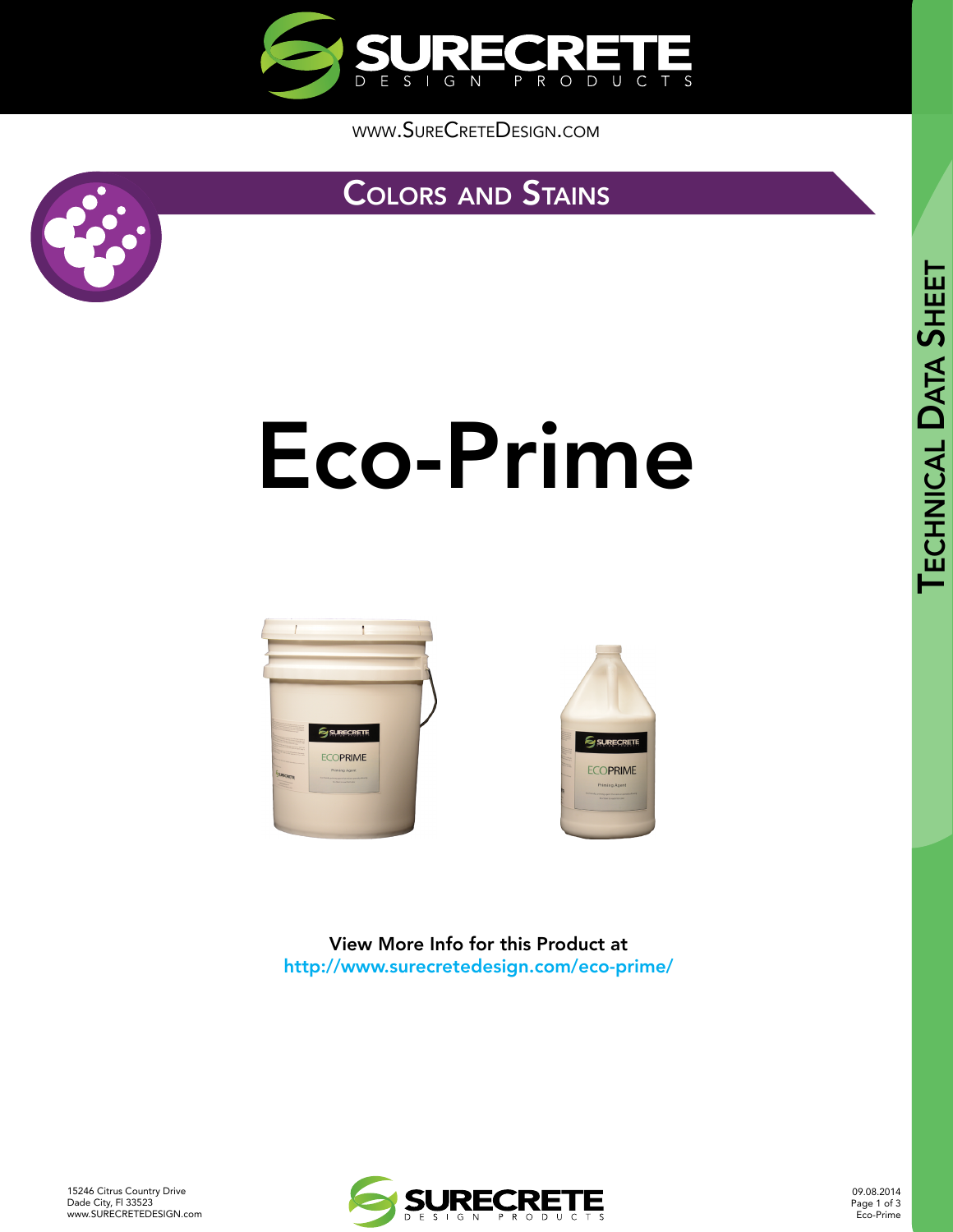## Eco-Prime

#### **DESCRIPTION**

*Eco-Prime* is used in conjunction with *Eco-Stain*. It was created for substrates that are excessively porous. Some concrete, particularly those finished poorly (not closed with a steel trowel), broomed, or very old concrete, may absorb *Eco-Stain* so deeply that little color, if any, is visible. *Eco-Prime* reduces the porosity helping the color to reach full development. Eco-Prime is clear and will leave no color when dry.

*Eco-Prime* may be used across an entire project if excessive porosity is apparent. It may also be used on isolated areas that are "open".

#### SURFACE PREP

The principles for surface preparation for *Eco-Prime* are addressed with the required surface preparation for *Eco-Stain*. Areas of questionable porosity may be tested by generously applying *Eco-Stain* with sponge or pump-up sprayer to the substrate. If color is faint or not visible within a few minutes, *Eco-Prime* may be utilized.

#### TEMPERATURE/CURE

Typically apply when surface and ambient temperatures range between 50°F (10°C) and 90°F (32°C) and will remain that way for 24 hours.

#### APPLICATION

#### Mixing and handling

1. Shake or mix container thoroughly.

2. Dilute with water: 3 parts water to 1 part *Eco-Prime*.

Mask all areas requiring protection. Be certain to mask to an ample height, especially if spraying.

#### Spraying

1. Apply *Eco-Prime* with a pump-up sprayer in a fine mist. A light coat is preferred, as heavy applications will affect color and create an artificial shine or gloss.

2. On substrates that have isolated areas of high porosity, Eco-Prime may be "feathered" or "faded" with pump-up sprayer. Apply the more concentrated spray on "open", porous areas and "feather" spray to nothing in tight-troweled areas.

3. Allow *Eco-Prime* to dry to the touch, then proceed with Eco-Stain.

*Note: Under extreme circumstances of excessive porosity, Eco-Prime may not satisfactorily resolve coloration complications.*



#### PACKAGING

1 gal (3.8 L) jug 5 gal (18.9 L) pail

#### MIXING RATIO

3 parts water to 1 part *Eco-Prime* (3:1)

#### **COVERAGE**

Varies widely due to porosity, approximately 300 ft.<sup>2</sup> (28 m²) per 1 gal (3.8 L) mixed

#### SHELF LIFE

Under normal conditions: when kept dry and moisture free, out of direct sunlight, the shelf life of an unopened container is (12) months from the date of purchase. Storage must be under roof and off the floor. Rotate inventory to maintain product that is within limits.

#### SUITABILITY SAMPLE

Always prepare an adequate number of on-site test areas on the intended substrate to establish aesthetic suitability for products' intended use.

#### CLEAN-UP

*Eco-Prime* can be cleaned up with water.

#### DISPOSAL

Contact your local government house¬hold hazardous waste coordinator for information on disposal of unused product.

#### LIMITATIONS

For use by trained professionals that have read the complete SDS.

#### WARRANTY

Warranty of this product, when used according to the directions, is limited to refund of purchase price, or replace¬ment of product (if defective), at manufactures/seller's option. SureCrete Design Products shall not be liable for cost of labor or direct and/or incidental consequential damages.